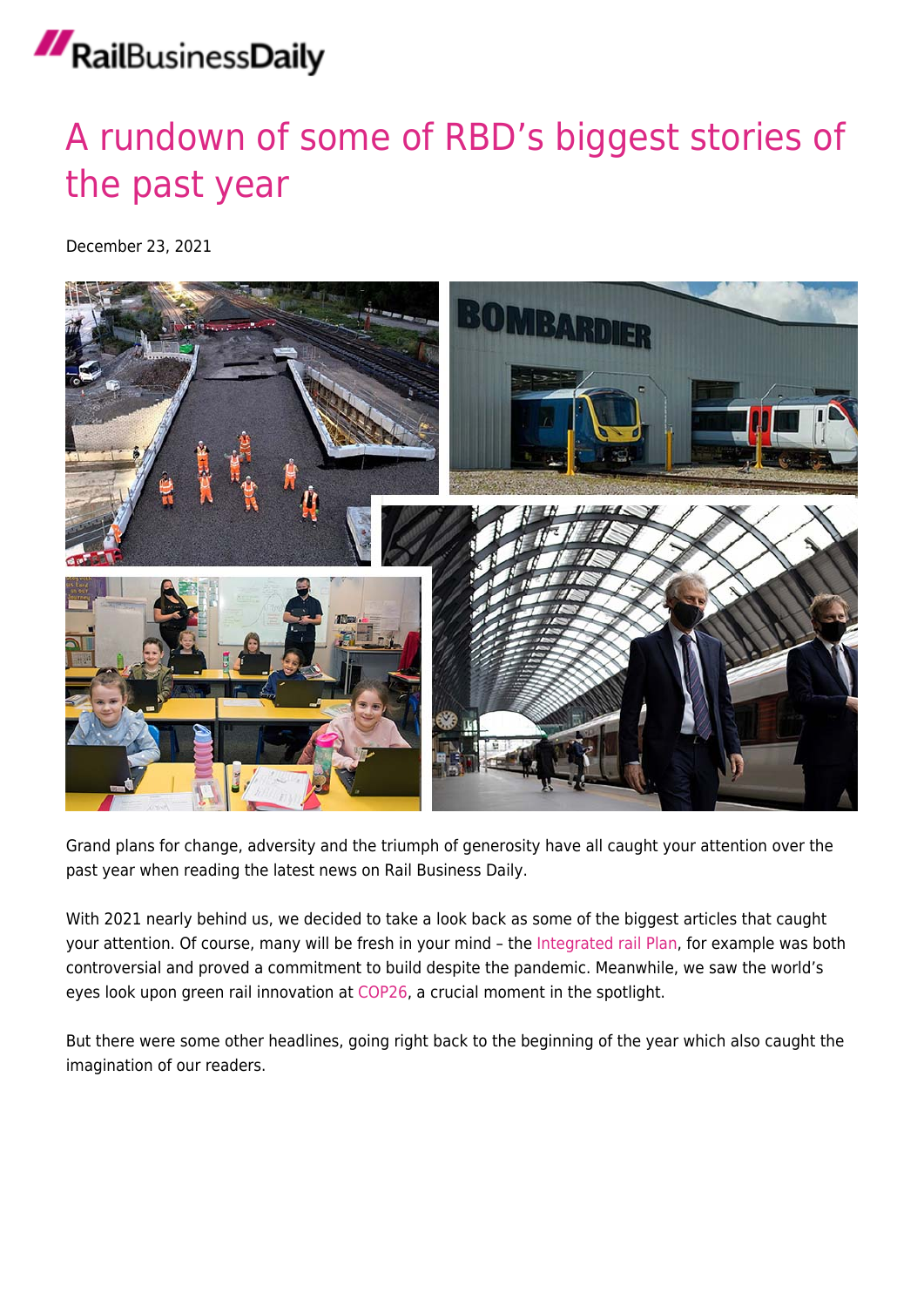

## [Williams-Shapps Plan for Rail to reform Britain's](https://news.railbusinessdaily.com/williams-shapps-plan-for-rail-to-reform-britains-railways-and-launch-new-era-for-passengers/) [railways and launch new era for passengers](https://news.railbusinessdaily.com/williams-shapps-plan-for-rail-to-reform-britains-railways-and-launch-new-era-for-passengers/)

In May, the UK Government unveiled a masterplan to transform rail — for both passenger and freight services.

The Williams-Shapps Plan for Rail put at its heart the establishment of Great British Railways — a body that will integrate the railways, own the infrastructure, collect fare revenue, run and plan the network, and set most fares and timetables.

People wanted to dive into the details as they emerged, and so it is no surprise that our piece, ['Williams-](https://news.railbusinessdaily.com/williams-shapps-plan-ten-outcomes-laid-out-in-the-white-paper/)[Shapps Plan – Ten outcomes laid out in the White Paper'](https://news.railbusinessdaily.com/williams-shapps-plan-ten-outcomes-laid-out-in-the-white-paper/) proved popular to our readers.

Another well-read article was, unsurprisingly, th[e industry reaction](https://news.railbusinessdaily.com/industry-reaction-to-williams-shapps-plans-for-rail/) to the plan, which was largely positive. People described it as the biggest change in a generation, and what the industry "had been waiting for".

### [The RISAS scheme is changing](https://news.railbusinessdaily.com/the-risas-scheme-is-changing/)

Changes to the Railway Industry Supplier Approval Scheme (RISAS) also caught people's attention in May.

The change — to something more closely resembling the RISQS model — was to ensure that the scheme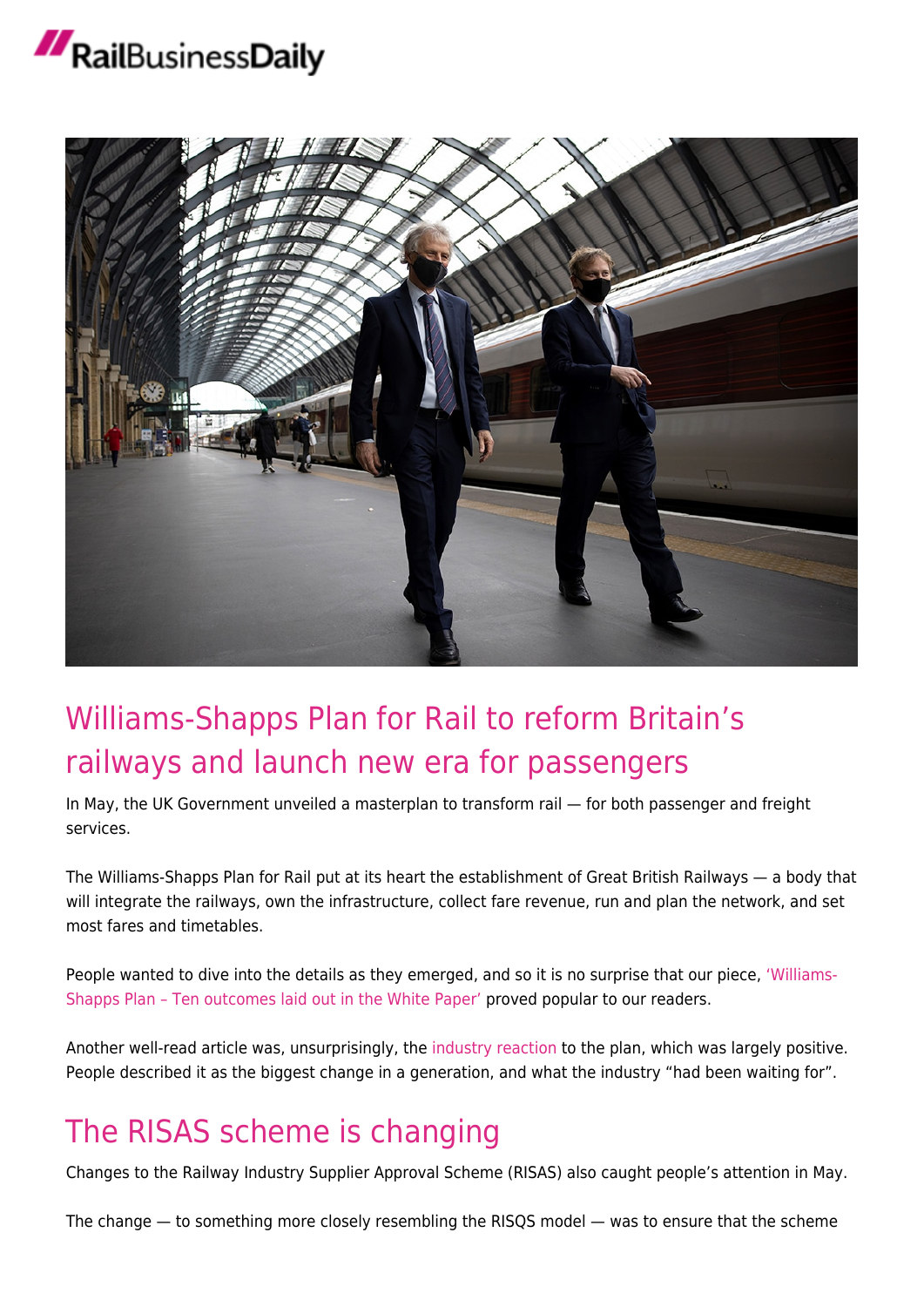

remined fit for purpose, the RSSB said.

### [Transport Secretary launches £794m investment to](https://news.railbusinessdaily.com/transport-secretary-launches-794m-investment-to-boost-rail-links-in-north-and-south/) [boost rail links in North and South](https://news.railbusinessdaily.com/transport-secretary-launches-794m-investment-to-boost-rail-links-in-north-and-south/)

Another major story people wanted to know more about was the ambition of the UK Government to reopen two rail routes closed for more than 50 years.

The money would see work begin on reinstating rail services between Bicester and Bletchley for the first time since 1968, and between Newcastle-Upon-Tyne and Ashington for the first time since the Beeching cuts in 1964.



### [First export of UK-built trains for over 12 years allows](https://news.railbusinessdaily.com/first-export-of-uk-built-trains-for-over-12-years-allows-bombardier-to-expand-manufacturing-capacity-in-derby/) [Bombardier to expand manufacturing capacity in](https://news.railbusinessdaily.com/first-export-of-uk-built-trains-for-over-12-years-allows-bombardier-to-expand-manufacturing-capacity-in-derby/) **[Derby](https://news.railbusinessdaily.com/first-export-of-uk-built-trains-for-over-12-years-allows-bombardier-to-expand-manufacturing-capacity-in-derby/)**

A major deal in January brought excitement to the industry.

A consortium led by Bombardier Transportation confirmed a deal with the Egyptian Government to build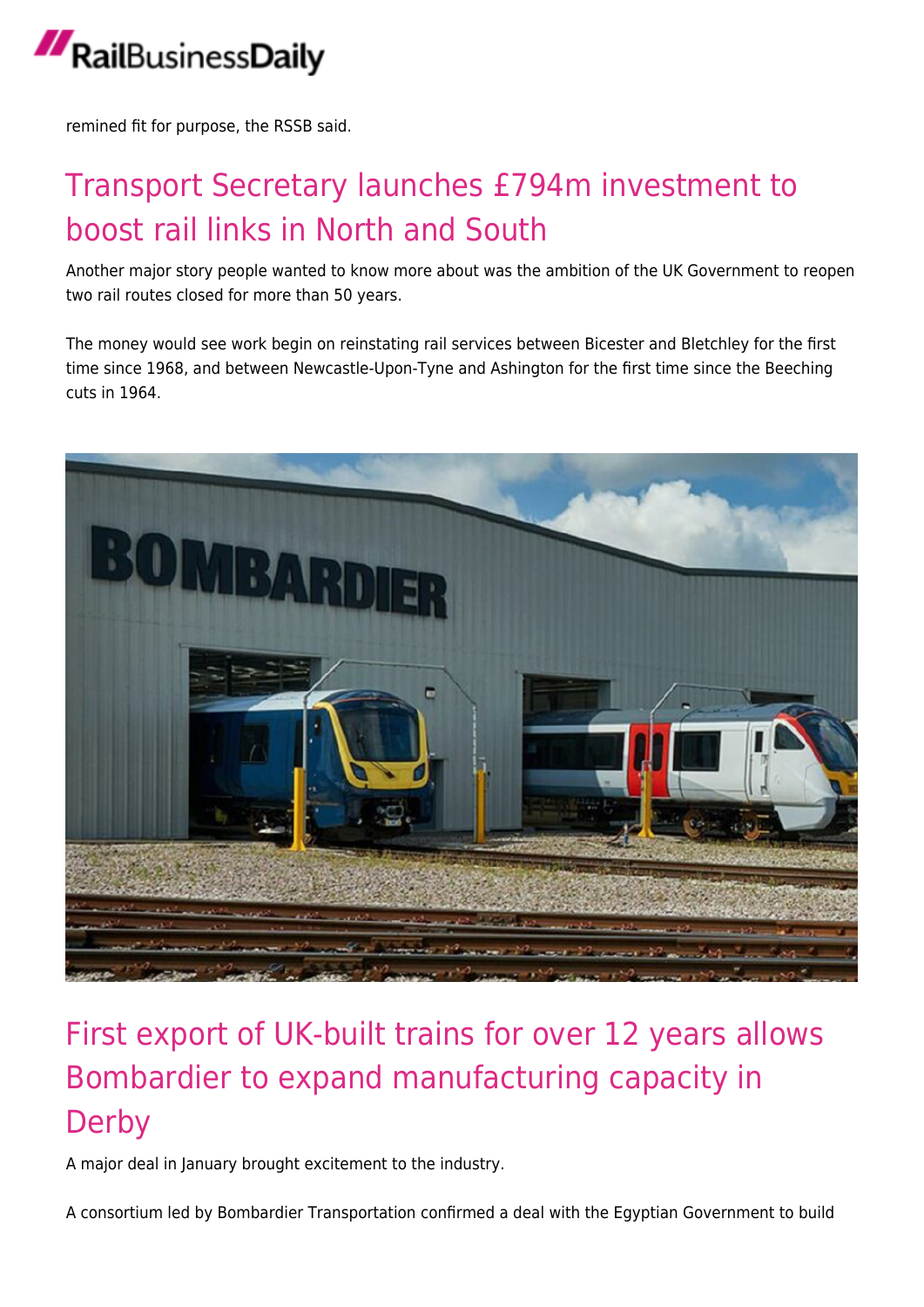two new monorails thanks to £1.7 billion backing from UK Export Finance (UKEF) — the largest amount of financing it has ever provided for an overseas infrastructure project.

International Trade Secretary Liz Truss described overseas trade such as this as being "an incredibly powerful way to propel growth and create jobs as we recover from the pandemic."

## [Unlocking Innovation Whole Systems series concludes](https://news.railbusinessdaily.com/unlocking-innovation-whole-systems-series-concludes-with-a-focus-on-solving-challenges-to-the-industry/) [with a focus on solving challenges to the industry](https://news.railbusinessdaily.com/unlocking-innovation-whole-systems-series-concludes-with-a-focus-on-solving-challenges-to-the-industry/)

RIAs webinars on Whole Systems approaches provided a valuable resource to the industry.

They explored everything from developing new technology and software through to how innovation relates to very light rail.



#### [BAM completes successful TransPennine blockade](https://news.railbusinessdaily.com/bam-completes-successful-transpennine-blockade/)

Delivering in carefully controlled circumstances against the clock is part of what makes rail engineering great.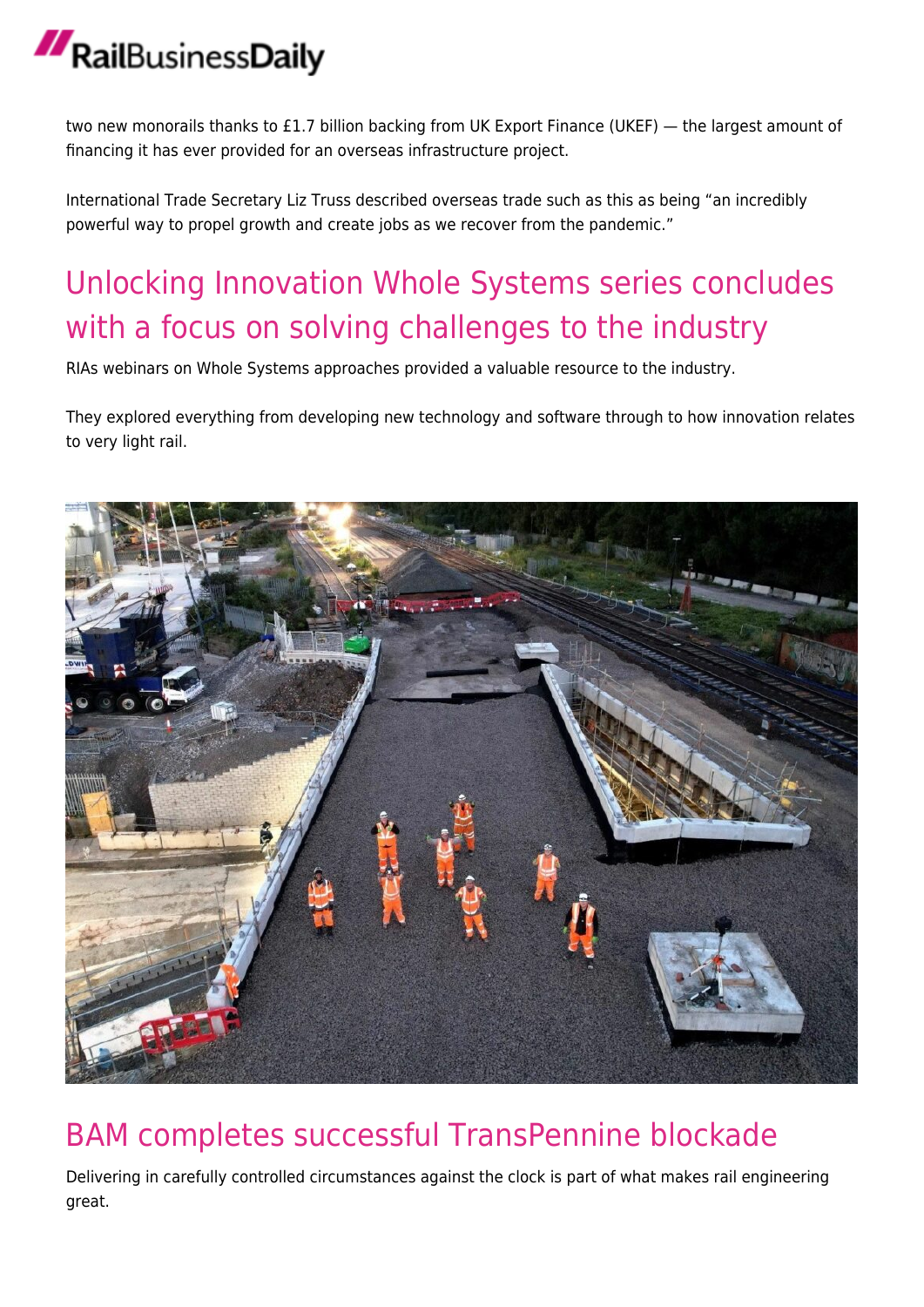BAM Nuttall took part in a major project in Manchester. As part of the works, two railway bridges at Dantzic Street and Queens Road were completely reconstructed and two bridges at Bromley Street and Oldham Road were strengthened and waterproofed. Alongside this, over 3,000m of track was upgraded, track was remodelled between Manchester Victoria and Stalybridge and 17 new signals were also installed.

Success was attributed in no small part to early-stage project collaboration.

## [GBRf extend contract with Belmond for Royal](https://news.railbusinessdaily.com/gbrf-extend-contract-with-belmond-for-royal-scotsman-a-belmond-train-scotlands-haulage/) [Scotsman, A Belmond Train, Scotland's haulage](https://news.railbusinessdaily.com/gbrf-extend-contract-with-belmond-for-royal-scotsman-a-belmond-train-scotlands-haulage/)

GBRf announced it had furthered its collaboration with Belmond to haul the prestigious Royal Scotsman luxury sleeper train, taking passengers through stunning Highlands scenery.

John Smith, MD at GBRf said he was "absolutely delighted" the deal had been extended and said the business was "honoured".

## [Rail journeys fall to lowest annual levels since 1872](https://news.railbusinessdaily.com/rail-journeys-fall-to-lowest-annual-levels-since-1872/)

A difficult headline to take in.

According to the Office of Rail and Road, 388 million journeys were made in 2020-21 (April to March), which equates to only 22% of the 1,739 million made in 2019-20.

It said passenger revenue in Great Britain was £1.9 billion in 2020-21, compared to £10.4 billion in 2019-20.